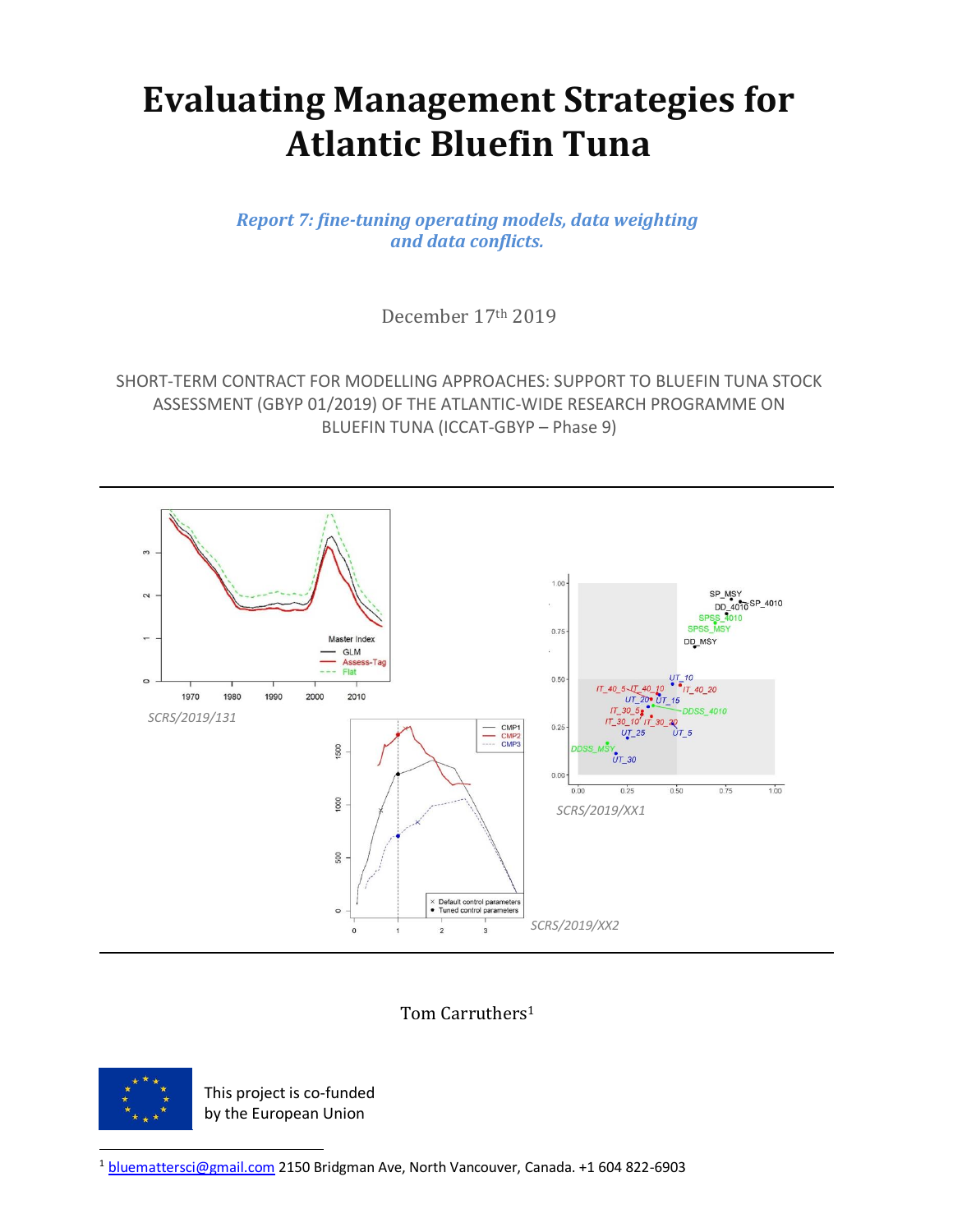# **Executive Summary**

This contract saw the final adjustments to model configuration and data weighting. Over the course of 5 revisions, including more than 100 individual changes to the input data and model, an estimation model was developed in November and presented in December that could pass necessary red-face tests and span the range of uncertainties of the reference set operating models and recreate the scenarios of the robustness set operating models.

## Completed Tasks

- Data processing checks.
- Engage in dialogue with data providers to confirm that the data are processed correctly for M3 OM conditioning.
- Update Trial Specifications document.
- Updated M3 model to version 5.
- New reference set OMs coded and fitted.
- New robustness set OMs coded and fitted.
- Fit interim grid OMs, sensitivity runs and the existing robustness set OMs.
- Updated ABT-MSE framework.
- Fully debug and add M3-ABTMSE check mode.
- Check and implement basis for transforming biennial estimates of variance and correlation in recruitment.
- Update OM report to include estimated movement probabilities, observed tag recaps and recruitment.
- Add latest interim grid OMs and robustness OMs to the package.
- Incorporate further performance statistics agreed by the March 2019 Panel 2 meeting in the package.
- SCRS paper with results for multiple alternative Master indices.
- SCRS paper on a simple model-based CMP.
- Develop an SCRS paper fully defining protocols for CMP tuning.

#### Extra-Contract Tasks

More than 100 model and data changes following requests from the Bluefin Tuna Working Group ('The Group')(of which the most significant are listed in Tables 2-4)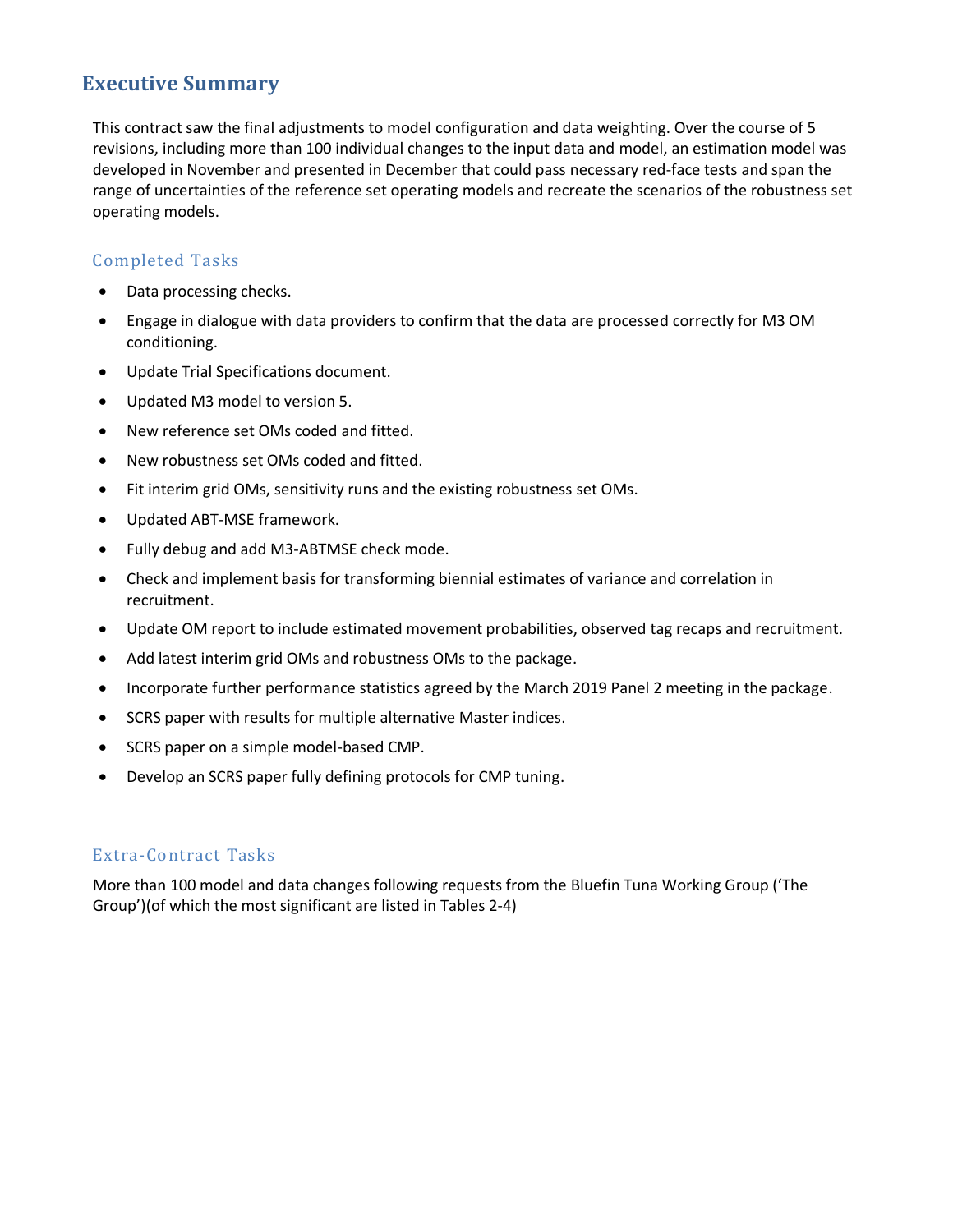# **Contents**

| Review of contract activities 2018 - 2019<br>$\mathbf{1}$ |     |                                                                                                 | 4              |
|-----------------------------------------------------------|-----|-------------------------------------------------------------------------------------------------|----------------|
|                                                           | 1.1 | Revision 1: Model and data changes requested by February 2019 MSE meeting (April - July 2019) 4 |                |
|                                                           | 1.2 |                                                                                                 |                |
|                                                           | 1.3 | Revision 3: Model and data changes requested by July TT meeting (July - September 2019). 4      |                |
|                                                           | 1.4 | Revision 4: MSE Technical Team and Working Group meeting (September 2019). 4                    |                |
|                                                           | 1.5 | Revision 5: Model and data changes following code review (October-November 2019)4               |                |
|                                                           | 1.6 |                                                                                                 |                |
| $\overline{2}$                                            |     | Progress with respect to deliverables                                                           | 5              |
| 3                                                         |     | Progress with respect to February 2019 meeting requests (Revision 1)                            | 5              |
| 4                                                         |     | Requests made during (Revision 2) and after (Revision 3) the July Technical team meeting in St  |                |
|                                                           |     | Andrews.                                                                                        | 6              |
| 5                                                         |     | Requests made during (Revision 4) and after (Revision 5) September Technical team / working     |                |
|                                                           |     | group meeting in Madrid.                                                                        | 6              |
| 6                                                         |     | Current status of objectives                                                                    | 7              |
| $\overline{7}$                                            |     | MSE development priorities and 'carry over' requests                                            | $\overline{7}$ |
|                                                           | 7.1 |                                                                                                 |                |
|                                                           | 7.2 |                                                                                                 |                |
|                                                           | 7.3 |                                                                                                 |                |
|                                                           | 7.4 |                                                                                                 |                |
|                                                           | 7.5 |                                                                                                 |                |
|                                                           | 7.6 |                                                                                                 |                |
| 8                                                         |     | References                                                                                      | 9              |
| 9                                                         |     | Appendices                                                                                      |                |
|                                                           | 9.1 | Appendix 1: SCRS/2019/131. A new 'Master index' invariant operating model 10                    |                |
|                                                           | 9.2 | Appendix 2: SCRS/2019/XX1. Description and performance of model-based CMPs10                    |                |
|                                                           | 9.3 |                                                                                                 |                |
|                                                           |     |                                                                                                 |                |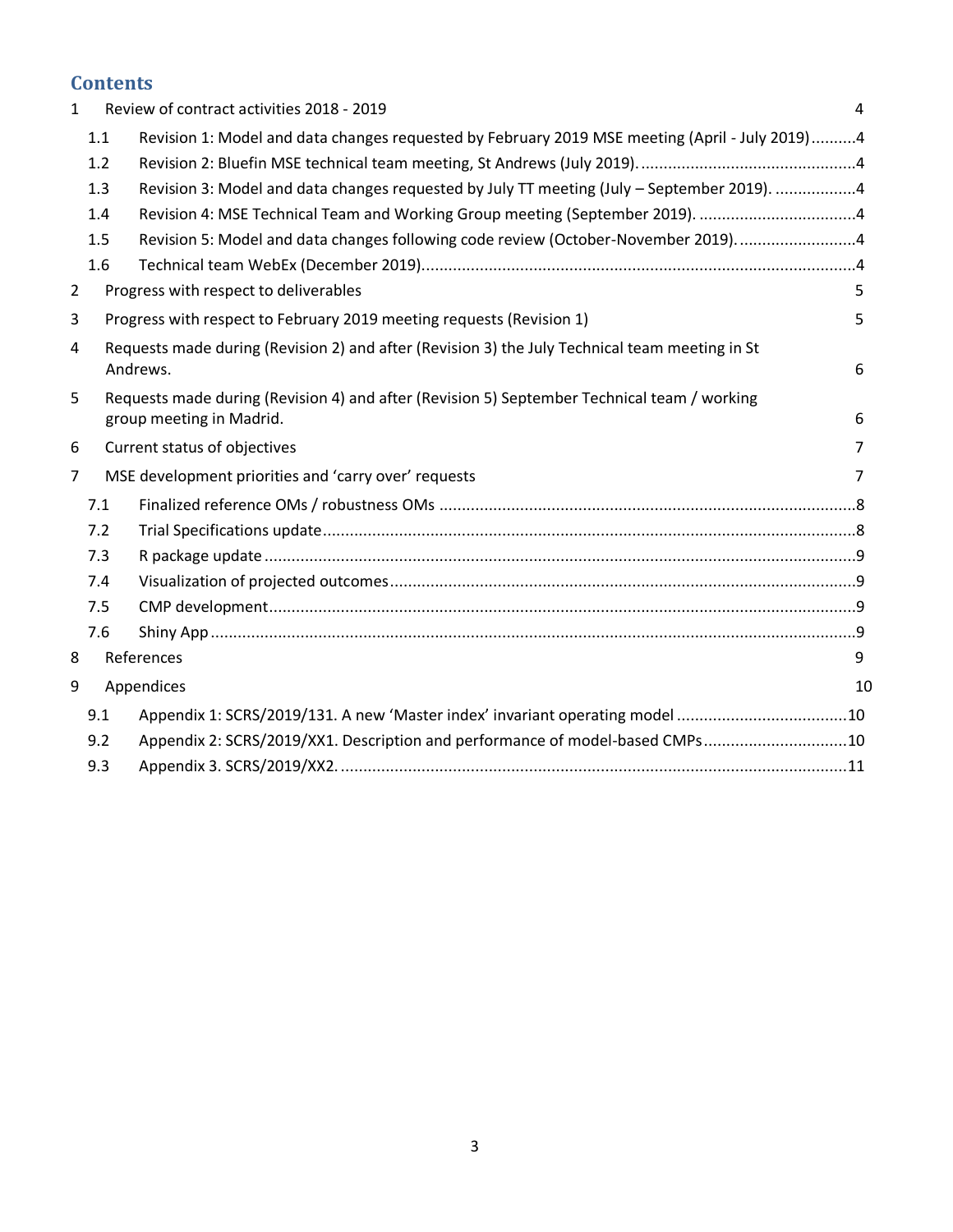# <span id="page-3-1"></span><span id="page-3-0"></span>**1 Review of contract activities 2018 - 2019**

#### **1.1 Revision 1: Model and data changes requested by February 2019 MSE meeting (April - July 2019)**

The February Technical Team meeting raised a number of key avenues for OM development focusing on the initialization of the model using the 'Master Index'. The group requested an investigation of the sensitivity of the model to varying master indices. A new model structure was developed that allowed for annual deviations in the fishing mortality rate pattern informed by the Master Index. This new model was tested for three widely varying Master Indices for varying levels of prior precision in the Master Index (SCRS/2019/031, Appendix 1). The results showed that model estimates were largely invariant to the choice of index given prior precisions (coefficient of variations) greater than 0.8. The model was also changed to accommodate a number of sensitivity tests and development of a range of robustness OMs (Table 2).

#### <span id="page-3-2"></span>**1.2 Revision 2: Bluefin MSE technical team meeting, St Andrews (July 2019).**

During the Bluefin MSE Technical Team meeting in St Andrews two concerns surfaced regarding the fit to length composition data and the selectivity applied to the French Aerial Survey index in the Mediterranean. A number of fundamental model changes were implemented including truncation of selectivities, truncation of index selectivities and mirroring of the French Aerial Survey selectivity to match the small US RR fleet in the West. Given the data weightings of the model at that time, new fits of the model produced a 'scale issue' where the model failed to fit long-term indices, thereby no longer having to reconcile observed catches with abundance changes, leading to a gross overestimation of stock size, particularly for the Western Stock. A key recommendation arising from this finding was that a new data weighting was required and any revised data weighting should follow a transparent and principled approach that could be followed and approved by the group.

#### <span id="page-3-3"></span>**1.3 Revision 3: Model and data changes requested by July TT meeting (July – September 2019).**

Following the St Andrews meeting, various data weightings were investigated and a new revision to the data was carried out by the Secretariat that split the Japanese longline fleet into older / more recent fleets to better reflect the impact of regulatory changes between these time periods.

#### <span id="page-3-4"></span>**1.4 Revision 4: MSE Technical Team and Working Group meeting (September 2019).**

A fully described process for data weighting was presented to the Technical Team in September. The group requested two fundamental changes to the model to improve model parsimony and impose seasonality in Mediterranean and Gulf of Mexico biomass. A final seasonal vector was proposed for the Gulf of Mexico and a preliminary vector was proposed for the Mediterranean. The model and data input files were modified to accommodate these priors, and implement a movement exclusion matrix preventing unobserved transitions of fish.

## <span id="page-3-5"></span>**1.5 Revision 5: Model and data changes following code review (October-November 2019).**

A comprehensive review of the M3 estimation model was carried out by Dr Carmen Fernandez highlighting various areas where the model could be revised to more strictly follow best practices for parameter estimation. Dr Fernandez also identified a number of areas where the model could be simplified and estimation speed improved.

## <span id="page-3-6"></span>**1.6 Technical team WebEx (December 2019).**

A newly weighted operating model was developed including all revised changes that passed nominal red-face tests and fitted most data types as well as previous 'best case' fitted models. The model, its weighting and sensitivities were presented in a WebEx to a technical group in December. Critical feedback arising from this included the need to fit to a revised seasonal prior for the Mediterranean.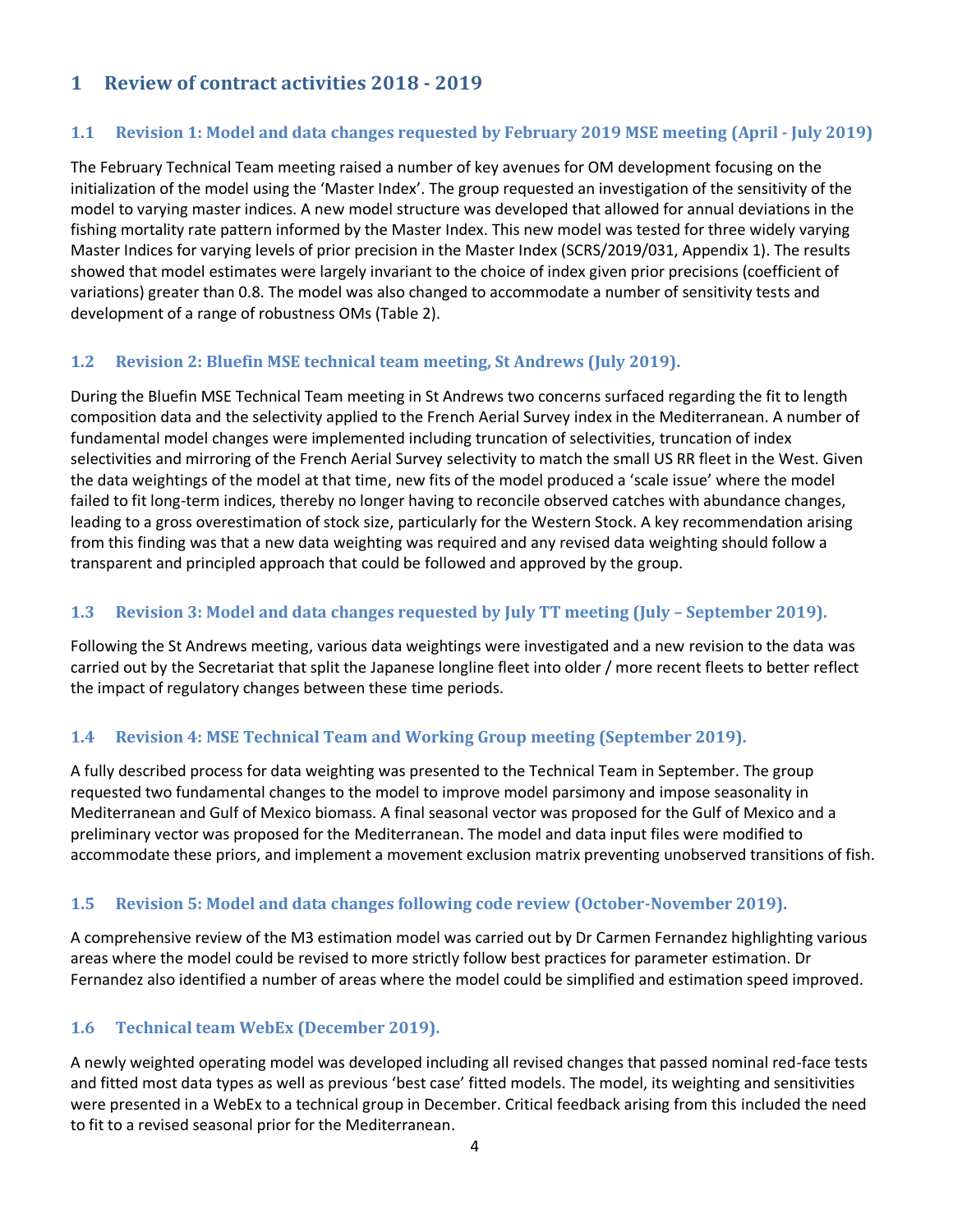# <span id="page-4-0"></span>**2 Progress with respect to deliverables**

All deliverables were completed with the exception of the updated Shiny App which requires finalized reference set and robustness set operating models and CMPs.

**Table 1.** Status of 2019 contract deliverables (as with all progress tables in this document: green denotes completed, yellow are preliminary but not finalized, red are not completed).

| <b>Deliverable</b>                                                    | Date         | <b>Status</b>     |
|-----------------------------------------------------------------------|--------------|-------------------|
| 1. Updated Trial Specifications Document.                             | 16 May 2019  |                   |
| 2. Updated M3 Model (version 5).                                      | 16 May 2019  |                   |
| 3. Updated ABT_MSE framework.                                         | 16 July 2019 |                   |
| 4. Progress report (presentation and short report summarizing current | 15 July 2019 |                   |
| status of deliverables and actions required to achieve them).         |              |                   |
| 5. SCRS paper with multiple alternative Master indices.               | 15 July 2019 | <b>Appendix 1</b> |
| 6. SCRS paper on a single model-based CMP                             | 15 July 2019 | <b>Appendix 2</b> |
| 7. SCRS paper fully defining protocols for CMP tuning                 | 15 Aug 2019  | <b>Appendix 3</b> |
| 8. Updated Shiny App.                                                 | 15 Sep 2019  |                   |
| 9. Draft final report.                                                | 10 Dec 2019  |                   |
| 10. Definitive final report                                           | 20 Dec 2019  |                   |

# <span id="page-4-1"></span>**3 Progress with respect to February 2019 meeting requests (Revision 1)**

The majority of requests from the February 2019 technical team meeting were either completed or were no longer applicable due to changes in the reference grid of operating models or for technical reasons (e.g. a scenario requested would not converge when fitted to data)(Table 2).

Of the outstanding requests that were not completed, the majority relate to presentation and reporting of results and can be addressed in future contracts following prioritisation of OM finalization (e.g. projection plots of catches, length composition and simulated indices).

**Table 2.** Requests arising from the February Technical Team (documented the report of that meeting). Red items have yet to be included, yellow items have been included but not tested, green items have been included and fully tested

| Request                                                                         |                       |  |  |
|---------------------------------------------------------------------------------|-----------------------|--|--|
| <b>Sensitivity OMs</b>                                                          |                       |  |  |
| Investigate the impact of master index on results                               | <b>Appendix 1</b>     |  |  |
| Alternative catch reconstruction from 1864 and 1964                             |                       |  |  |
| Match current selectivity of JPN LL post 2010 (monitoring of size composition)  | Coded                 |  |  |
| Half mixing of eastern stock in the West Area and no western stock in East area | Did not converge      |  |  |
| Exploration of the M-at-age from CCSBT                                          | <b>Robustness OM</b>  |  |  |
| Other weightings of the length composition data                                 | <b>Robustness OM</b>  |  |  |
| Pulse-like recruitment dynamics                                                 | Coded                 |  |  |
| Three lines Stock Recruitment model (Porch and Lauretta, 2016)                  |                       |  |  |
| Correlation between recruitment in the 2 stocks                                 |                       |  |  |
| <b>Sensitivity runs</b>                                                         |                       |  |  |
| Upweight length compositions                                                    | <b>Robustness OM</b>  |  |  |
| Individually downweight the stock of origin data and electronic tagging data    | <b>Robustness OM</b>  |  |  |
| Upweight landings                                                               | <b>Robustness OM</b>  |  |  |
| The six robustness tests of the TSD                                             | <b>Robusntess OMs</b> |  |  |
| Put the old PSAT transistion matrix into the new OMs                            | <b>Was incorrect</b>  |  |  |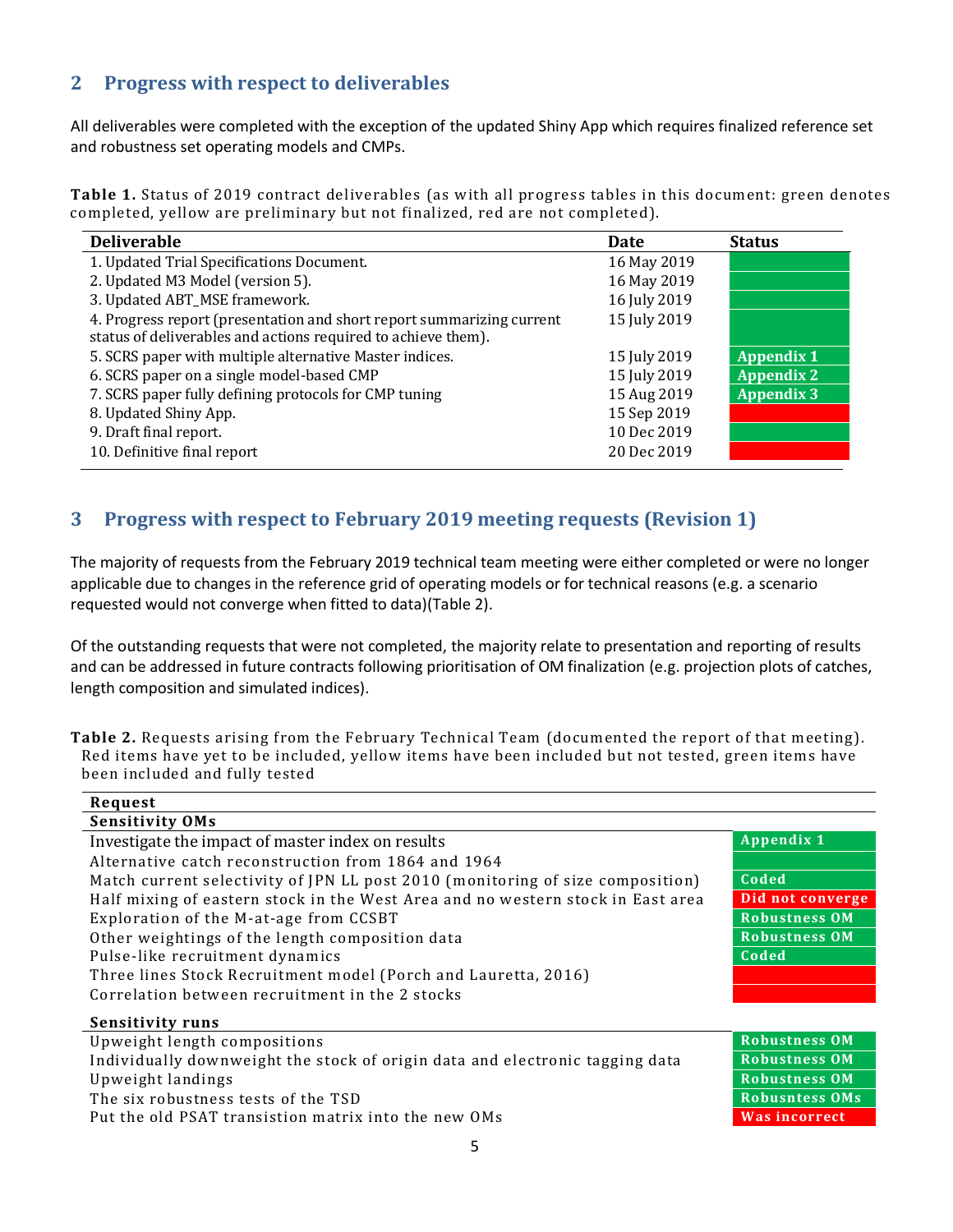| Code MSY for Hockey stick SRR (if possible, post meeting)<br>Senescence: (a) age structure of current and unfished population<br>(b) adopting the CCSBT older age M schedule | <b>Not in OMs now</b><br>Coded<br><b>Robustness OM</b> |  |  |
|------------------------------------------------------------------------------------------------------------------------------------------------------------------------------|--------------------------------------------------------|--|--|
| Desirable tests and further outputs                                                                                                                                          |                                                        |  |  |
| MCMC plots of B/BMSY and U/UMSY                                                                                                                                              | Not completed                                          |  |  |
| OM reports must show seasonality in biomass                                                                                                                                  | Now in OM Rep                                          |  |  |
| Allocation of future catches in projection plots                                                                                                                             |                                                        |  |  |
| Past and future length composition should be plotted by fleet                                                                                                                |                                                        |  |  |
| OM reports should include plots for stock mixing                                                                                                                             | Now in OM Rep                                          |  |  |
| Compare master index with the model implied trends                                                                                                                           | <b>SCRS App. 1</b>                                     |  |  |
| Seasonal distribution plots                                                                                                                                                  | Now in OM Rep                                          |  |  |
| <b>Diagnostics</b>                                                                                                                                                           |                                                        |  |  |
| Checks of data input                                                                                                                                                         | <b>OM</b> check mode                                   |  |  |
| Likelihood fits - examine contribution of various likelihood components                                                                                                      | Now in OM Rep                                          |  |  |
| Other Diagnostics not requested in February Meeting report                                                                                                                   |                                                        |  |  |
| Produce pie charts of the spatial and seasonal distribution by stock in projection                                                                                           |                                                        |  |  |
| Future projections of simulated indices should be generated                                                                                                                  |                                                        |  |  |
| Unavailable (cryptic) biomass to be calculated                                                                                                                               |                                                        |  |  |

# <span id="page-5-0"></span>**4 Requests made during (Revision 2) and after (Revision 3) the July Technical team meeting in St Andrews.**

During the St Andrews Technical Team meeting, a number of modelling changes were requested to address various 'red face' issues relating to fit to indices, catch composition data and recreation of the correct selectivity of indices (Revision 2. Table 3).

Further changes were made subsequent to this meeting that split the recent Japanese longline fleet to better approximate regulatory changes affecting fleet behavior, changed the prescribed asymptotic fleet to the rod and reel Canadian fleet and reset prior weightings to 1 in all cases (simplifying comparison of model likelihood components to just those relating to data).

**Table 3.** Requests made during and after the July Technical Team meeting.

| Request                                                             |  |  |  |
|---------------------------------------------------------------------|--|--|--|
| <b>Revision 2</b>                                                   |  |  |  |
| Truncated selectivities                                             |  |  |  |
| Per-datum weighted of all data (e.g. control of individual indices) |  |  |  |
| Correct CPUE vulnerability by length                                |  |  |  |
| New assumed selectivity of FR_AER (mirrors RRUSFS)                  |  |  |  |
| <b>Revision 3</b>                                                   |  |  |  |
| New asymptotic fleet (RRCAN)                                        |  |  |  |
| Revised catch and composition data (18 fleet model - JP LL split)   |  |  |  |
| All prior weighting set to 1                                        |  |  |  |

# <span id="page-5-1"></span>**5 Requests made during (Revision 4) and after (Revision 5) September Technical team / working group meeting in Madrid.**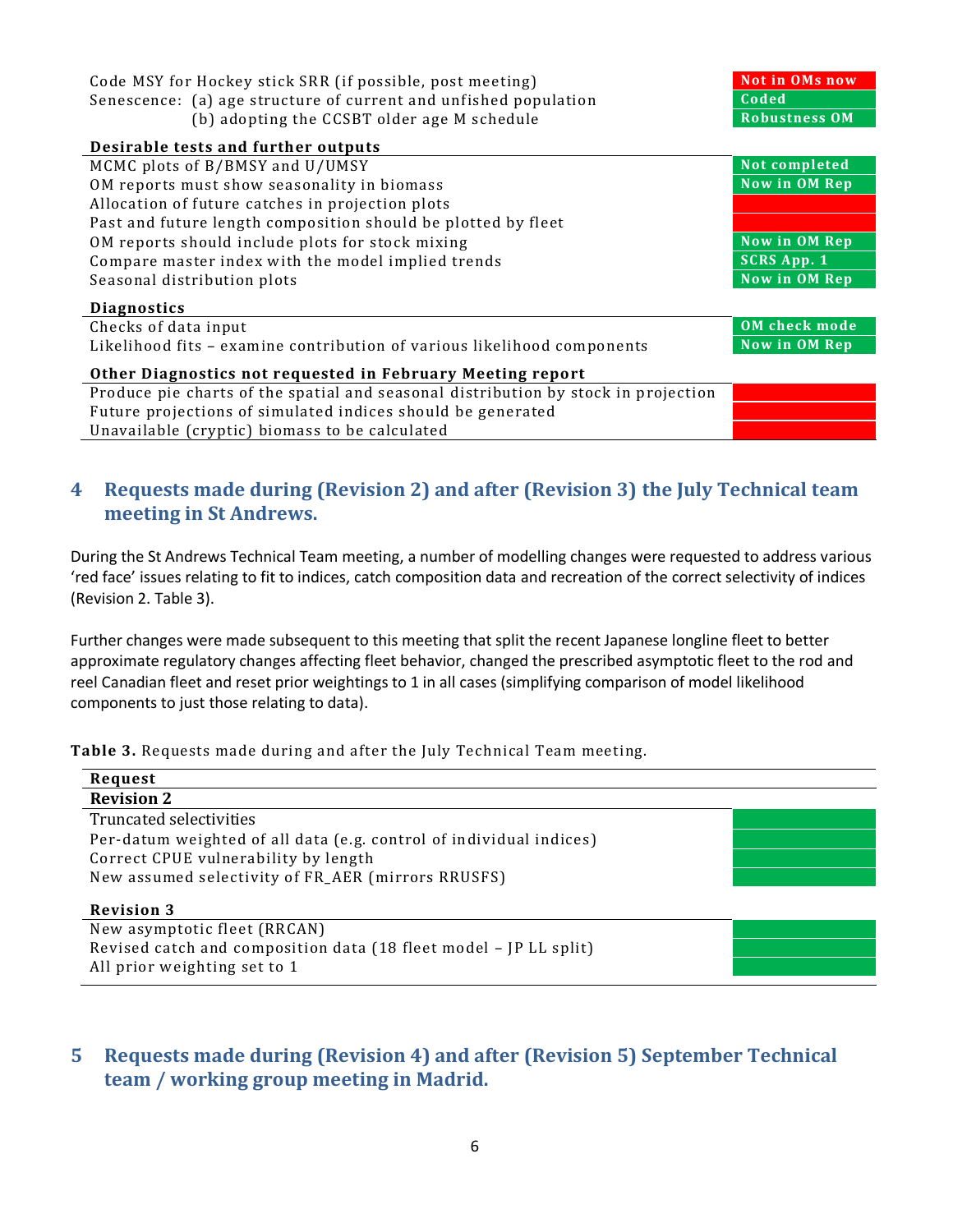The September Technical team meeting identified spatial model estimates as a central area for development that could be potentially solved by prescribing seasonal priors for the distribution of biomass in the Gulf of Mexico and the Mediterranean (solving a 'red-face' issue relating to a lack of seasonal fluctuations in biomass in spawning areas) and simplifying the movement matrix by limiting movement to only those transitions that have previously been observed (Table 4). After the September meeting the M3 model and default data sets were subject to detailed review by Dr Fernandez leading to a number of changes to coding that while not necessarily consequential to outcomes, allowed the model to run 20% faster and ensured that model code and equations are technically correct (Table 4).

**Table 4.** Requests made during and after the September Technical and Bluefin tuna Working Group meetings.

| Request                                                                                                                                                                                                                                  |  |  |  |
|------------------------------------------------------------------------------------------------------------------------------------------------------------------------------------------------------------------------------------------|--|--|--|
| <b>Revision 4</b>                                                                                                                                                                                                                        |  |  |  |
| Seasonal priors for Gulf of Mexico and Mediterranean                                                                                                                                                                                     |  |  |  |
| Movement exclusion matrix (only transitions that have been observed)                                                                                                                                                                     |  |  |  |
| Revision 5 (post code review of Dr Fernandez)<br>MLE q estimation<br>Very strong seasonal prior<br>Seasonal prior now exactly related to ages (rather than length approx.)<br>Tighter selectivity truncation (and asymptotic for USRRFS) |  |  |  |
| All prior weighting set to 1                                                                                                                                                                                                             |  |  |  |

# <span id="page-6-0"></span>**6 Current status of objectives**

Objectives relating to the inclusion of up to date OMs in the package are incomplete as these OMs are currently being refitted following revision 5 changes advised by the group (Table 5). The current state of the package still allows for the testing of CMP functional forms and debugging but not against the revised OMs (expected in early 2020).

**Table 5.** The status of objectives of phase 9.

| <b>Objective</b> |                                                                                                                                                                                                                       | <b>Tasks</b>                                                                                                                                                                                                                  |
|------------------|-----------------------------------------------------------------------------------------------------------------------------------------------------------------------------------------------------------------------|-------------------------------------------------------------------------------------------------------------------------------------------------------------------------------------------------------------------------------|
| 0%               | To ensure the OM scenarios agreed<br>by the CMG in 2016 and revised in<br>2017, 2018 and 2019 by the<br>Technical MSE Group and the MSE<br>BFT Group, can be run                                                      | OM scenarios are up-to-date and a set of<br>revisions have been suggested for 2019.                                                                                                                                           |
| ii.<br>50%       | That third parties can use the OM<br>to evaluate candidate MPs (CMPs)<br>of their own specifications                                                                                                                  | The R package has been updated (v4.4.5) to<br>include the latest (February 2019) set of operating<br>models.                                                                                                                  |
| iii<br>100%      | To provide/output a set of agreed<br>summary statistics that can be used<br>by decision makers to identify the<br>MP, including data and knowledge<br>requirements, that robustly meets<br>the management objectives. | Performance metrics are up to date in the<br>latest R package (v4.4.5) and include a very<br>wide range of possible quantities (14 metrics<br>relating to long and short-term yield,<br>variation in yield and stock biomass) |
|                  |                                                                                                                                                                                                                       |                                                                                                                                                                                                                               |

# <span id="page-6-1"></span>**7 MSE development priorities and 'carry over' requests**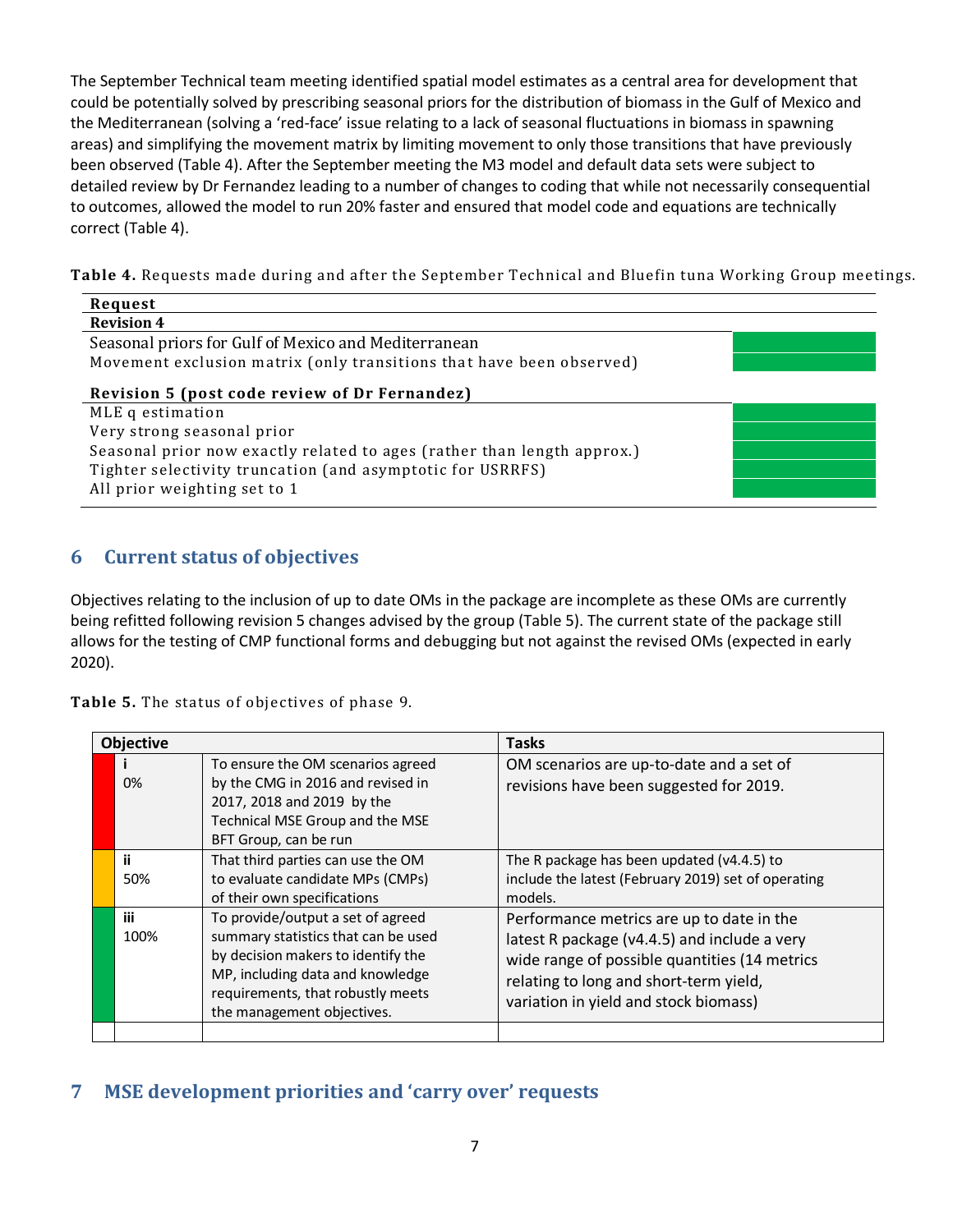Although the credibility, objectivity and behavior of the conditioned operating model (M3) and the data inputs are much improved, the status of the MSE framework is essentially unchanged from that reported at the end of Phase 8.

The MSE framework is complete but all components downstream of the Management Procedures and the Management Objectives are currently not finalized (Figure 1).



*Figure 1.* Current status of the components of the ABT MSE framework showing the preliminary nature of Management Procedures and Management objectives (and hence all components downstream).

## <span id="page-7-0"></span>**7.1 Finalized reference OMs / robustness OMs**

A key outcome of early 2020 meetings is the finalization of reference set and robustness set operating models to ensure the availability of an R package for CMP development but also crucially, a basis for understanding which uncertainties are critical to the outcomes of MSE (to streamline analyses and results to only those uncertainties that are consequential, ending the 'assessment' type of iteration that has characterized OM development thus far).

## <span id="page-7-1"></span>**7.2 Trial Specifications update**

The Trial Specifications document has been subject to substantial review (principally Drs Duprey, Fernandez and Butterworth) and careful revision.

This should be updated prior to a February technical team meeting to reflect recent changes and also include details about projection equations including the simulation of future indices and the allocation of management recommendations to fleets and regions.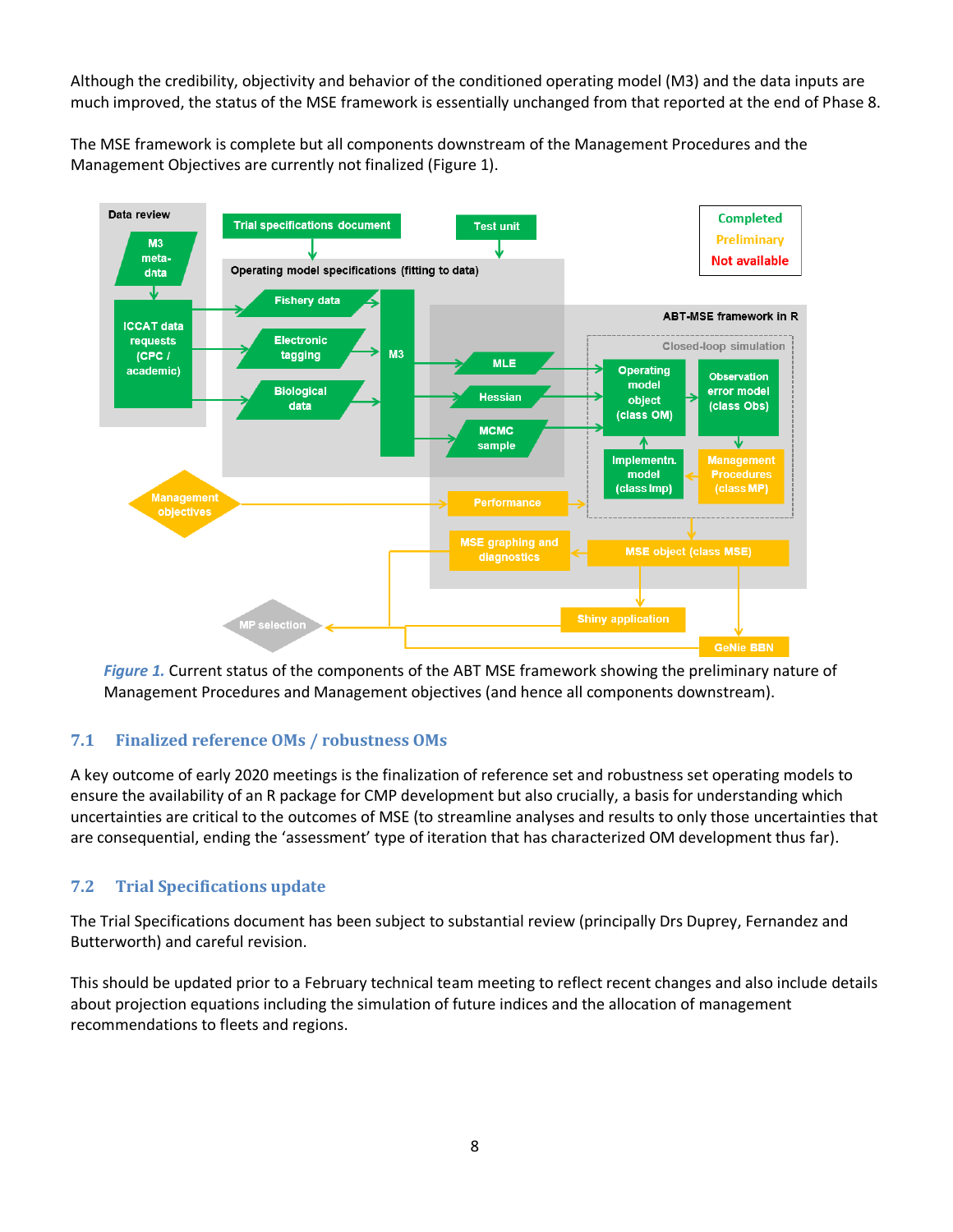## <span id="page-8-0"></span>**7.3 R package update**

Following the February 2020 Technical team meeting at which OMs are scheduled for approval, the ABT MSE package should be updated to match the latest conditioned M3 model and include any approved OMs in order to allow for CMP development.

#### <span id="page-8-1"></span>**7.4 Visualization of projected outcomes**

A number of requests made by the bluefin Working Group during this contract could not be completed and relate to the visualization of MSE projections including: allocation of TACs spatially and among fleets; length compositions of fleets, simulated indices.

#### <span id="page-8-2"></span>**7.5 CMP development**

A clear future priority is to finalize the R package including operating models such that CMP developers can start the process of designing, testing and tuning management procedures. A revised package also allows the wider Bluefin Tuna Working Group to better understand which of the reference set and robustness set uncertainties are impactful in determining CMP performance and their relative ranking, that may allow for a streamlining of the process to consider only those uncertainties that are consequential.

#### <span id="page-8-3"></span>**7.6 Shiny App**

A Shiny App has been developed previously that can comparatively present the results of MSE outcomes across multiple OMs, CMPs and performance metrics. Given a finalized package, preliminary performance metrics and candidate management procedures, this App should be updated to provide an accessible tool for investigating MSE outcomes for a wider group of stakeholders.

## **Acknowledgments**

Many thanks in particular to Ai Kimoto and Mauricio Ortiz for technical support, Francisco Alemany for directing the project, Nick Duprey for advancing the Trial Specifications document, Carmen Fernandez for her hard work in checking the M3 estimation models and Doug Butterworth for organizing all aspects of MSE framework development.

This work was carried out under the provision of the ICCAT Atlantic-Wide Research Programme for Bluefin Tuna (GBYP), funded by the European Union, by several ICCAT CPCs, the ICCAT Secretariat and by other entities (see: http ://www.iccat.int/GBYP/en/Budget.htm). The content of this report does not necessarily reflect the point of view of ICCAT or of the other funders, which have no responsibility for it, neither does it necessarily reflect the views of the funders and in no way anticipates the Commission's future policy in this area.

## <span id="page-8-4"></span>**8 References**

- Carruthers, T.R. 2019. Master Indices for initializing spatial seasonal, multi-fleet, multi-stock models: alternative indices and sensitivities. SCRS/2019/131.
- Carruthers, T.R. 2019. Considerations for the development of model-based management procedures with examples. SCRS/2019/XX1.
- Carruthers, T.R. & Butterworth, D.S. 2019. An overview and demonstration of protocols for the tuning of candidate management procedures. SCRS/2019/XX2.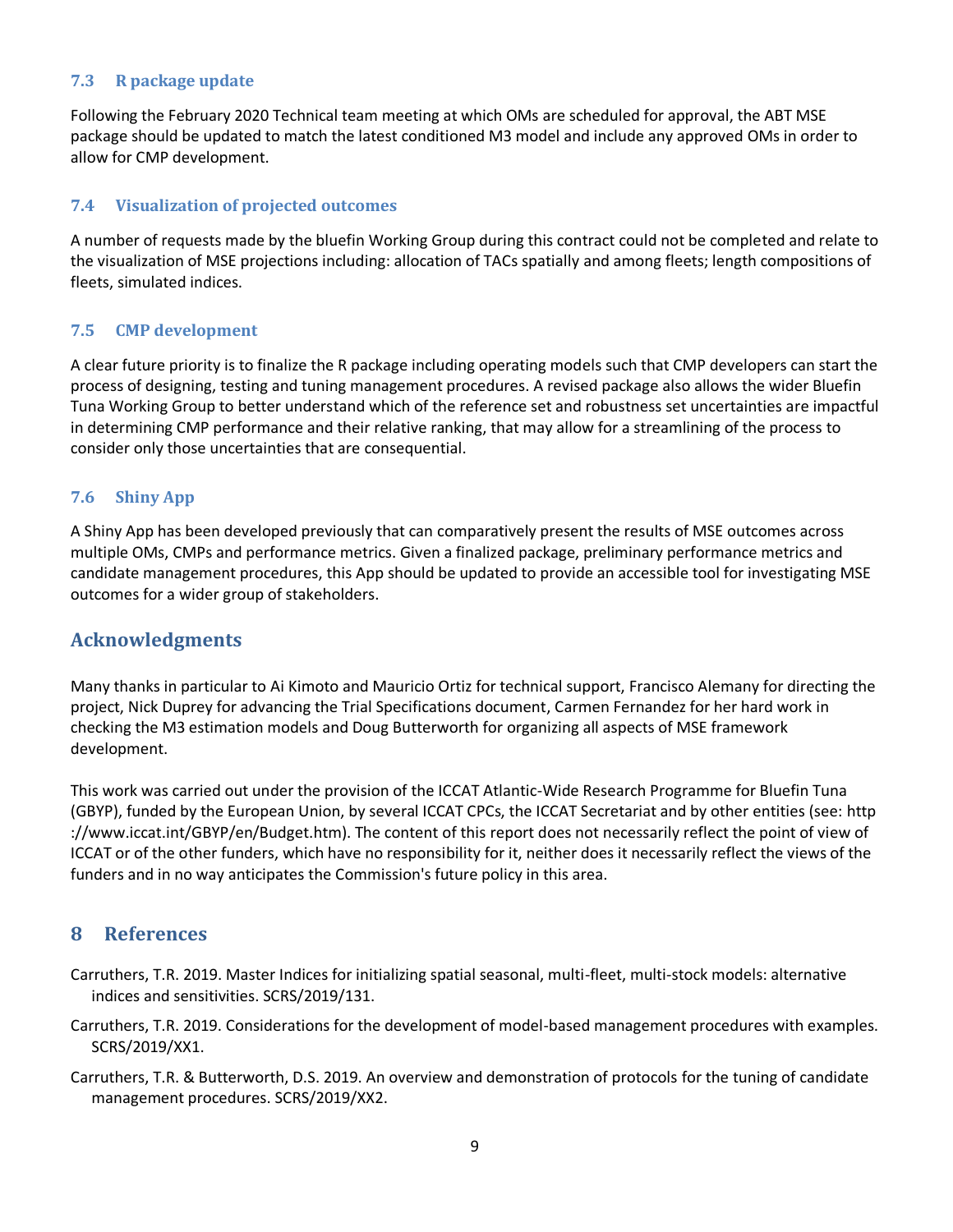### <span id="page-9-1"></span><span id="page-9-0"></span>**9 Appendices**

#### **9.1 Appendix 1: SCRS/2019/131. A new 'Master index' invariant operating model**

#### *A research paper describing a new operating model structure and demonstrating invariance to the values of a Master Index that is used to initialize the model.*

SCRS/2019/131

Collect. Vol. Sci. Pap. ICCAT, ??(?): ???-??? (2019)

#### MASTER INDICES FOR INITIALIZING SPATIAL, SEASONAL, MULTI-FLEET, MULTI-STOCK MODELS: ALTERNATIVE INDICES AND SENSITIVITIES

Tom Carruthers<sup>1</sup>

**SUMMARY** 

Version 5 of the M3 model is presented that now calculates apical fishing mortality rates based on annual deviations from a spatial-seasonal index of abundance - the master index. Multiple indices and index weightings are proposed to test whether the model estimates of M3 version 5 are dependent on the choice of master index, a model input that has not yet been subject to detailed peer review. Three master indices of varying seasonal-spatial distribution and trend were constructed from varying data sources. When the influence of these indices was down-weighted by prescribing a large coefficient of variation in the annual deviations, M3 model predictions were similar, independent of the master index used.

**KEYWORDS** 

Abundance indices, Spatial modelling, Operating model, sensitivity analysis, bluefin tuna, stock assessment

#### <span id="page-9-2"></span>**9.2 Appendix 2: SCRS/2019/XX1. Description and performance of model-based CMPs**

A research paper describing 6 model-based CMPs and a closed-loop test of their performance for OMs with varying stock depletion and future productivity.

SCRS/2019/XX1

Collect. Vol. Sci. Pap. ICCAT, ??(?): ???-??? (2019)

#### CONSIDERATIONS FOR THE DEVELOPMENT OF MODEL-BASED MANAGEMENT PROCEDURES WITH EXAMPLES

Tom Carruthers<sup>1</sup>

#### **SUMMARY**

Using operating models various in their stock status and future recruitment strength, 8 Modelbased MPs and 12 empirical MPs were comparatively tested by closed-loop simulation. Modelbased MPs generally out-performed empirical MPs. Empirical MPs aiming for fixed exploitation rate generally outperformed those aiming for a target index level. Model-based MPs that modelled process errors (state-space assessments) did not necessarily outperform their 'observation error only' counterparts.

**KEYWORDS** 

Management procedure, stock assessment, management strategy evaluation, bluefin tuna